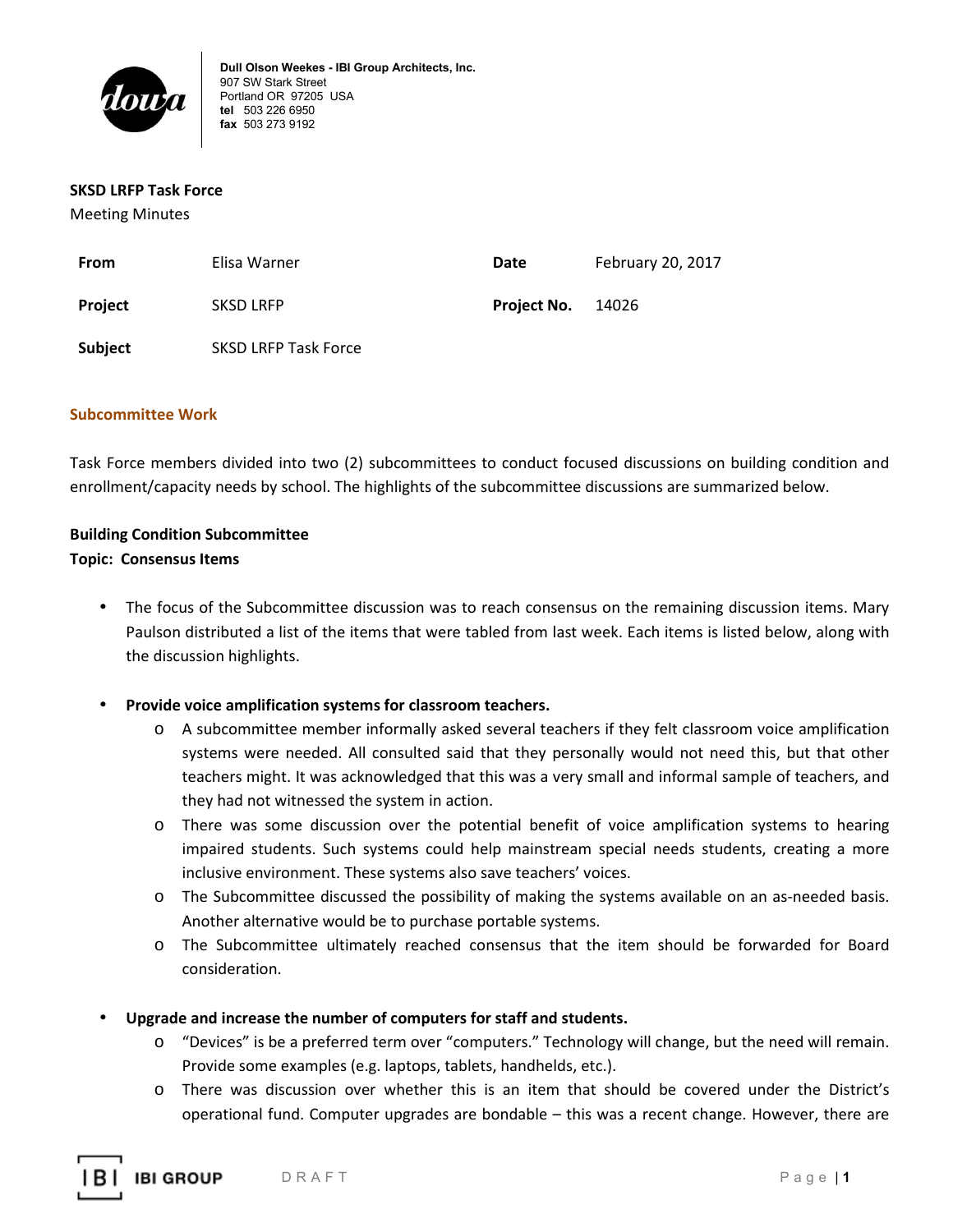other ways of funding equipment purchases that might be more appropriate (e.g. levy, etc.). Joel explained that the technology plan does *not* include bringing the District to a 1:1 ratio within the next five (5) years.

- o The Subcommittee ultimately reached consensus that the Board should consider the item. Change the tech language (e.g. "devices" instead of "computers,") and mention possibility of other funding sources.
- **Enhance up to 41 CTE opportunities at all high schools by adding equipment and space. Add nine (9) new opportunities across the high schools which would require equipment and space.** 
	- o There were concerns last week over whether the District could commit to staffing the proposed CTE programs. There were also equity concerns, as not every program would be offered at every high school. One of the subcommittee members informally asked several high school students (from different high schools) how difficult it was currently to attend CTE programs at different schools. They unanimously said that it was an easy process. This was a high-achieving group – it might be different for students facing socioeconomic challenges. Add verbiage to ensure that resources would extend opportunities for students with the greatest needs.
	- o There is also the issue of class size for CTE programs. Will they serve fewer students? Group work and mentorship relationships keep class sizes manageable.
	- o Subcommittee members were impressed by the statistics over the increased graduation rates of CTE completers.
	- o The Subcommittee ultimately reached consensus that the language would be changed to remove specific numbers of programs, and emphasize the equity focus (especially around access and transportation).
	- o Consider alternative funding sources where feasible (for this and other options).
- **Relocate the main office at 17 schools to assure natural surveillance of the entrance and parking lots. Remodel main offices at 17 schools to improve natural surveillance.** 
	- o The Committee discussed whether the second item was as important as the first. Should they perhaps be separated? Joel Smallwood explained that the second improvement category would improve sight lines, etc.
	- o Should these items only be addressed if there is other work planned at a particular school? Joel explained that in cases where other work was needed (due to building condition and/or capacity issues), this would be rolled in. Other subcommittee members expressed concerns over being able to enter certain school buildings without being intercepted due to placement and/or configuration of the main office. Also, lack of passive supervision requires active supervision from teachers, which means that they are less available for instructional activities.
	- o Is surveillance a suitable alternative? Subcommittee members felt that cameras were more reactive than proactive. There may be a deterrence factor, assuming people are aware that the cameras are in place.
	- o The Subcommittee ultimately reached consensus that the language would be changed to combine the two items.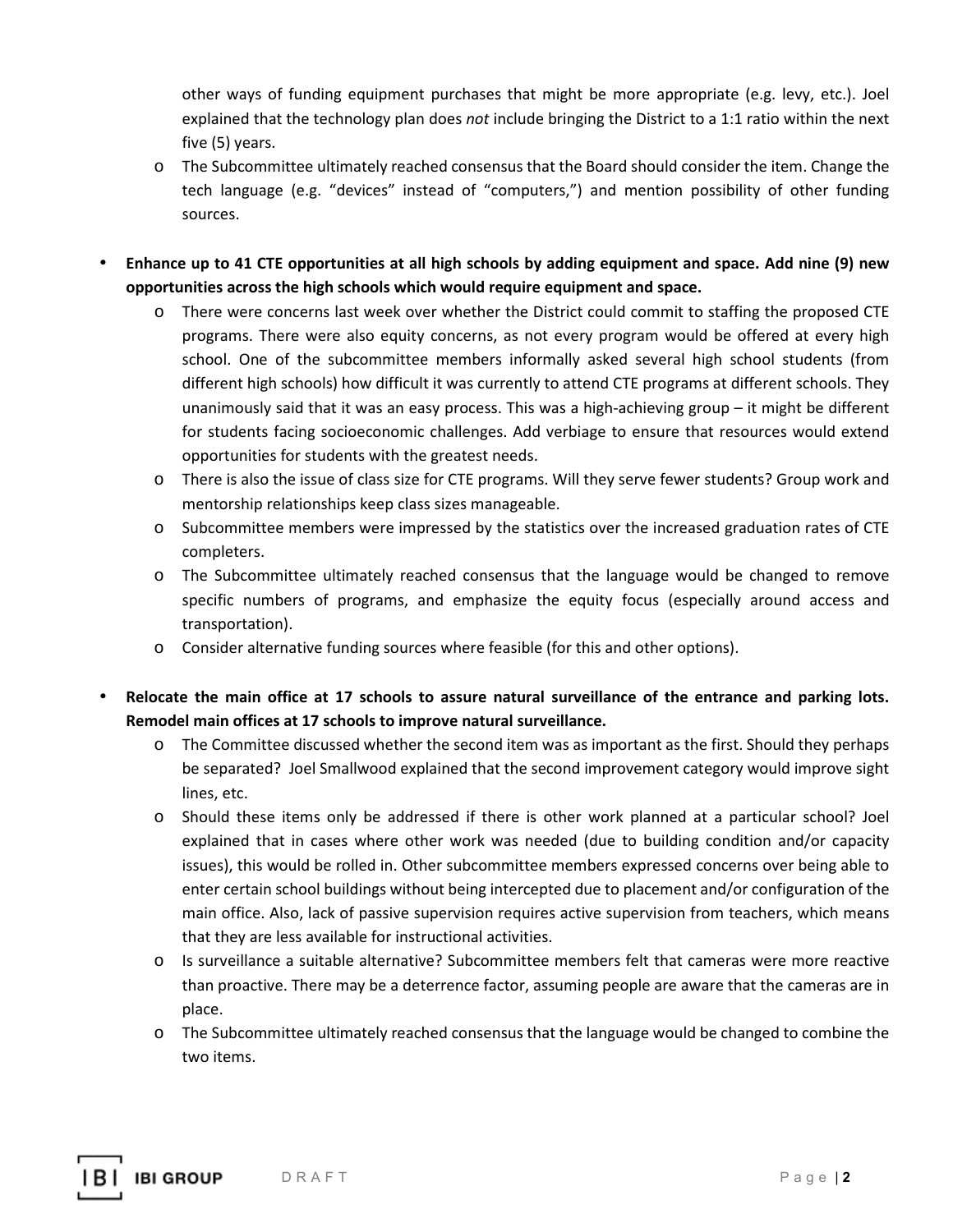- **Upgrade and increase surveillance technology to deter theft, vandalism, and property damage, while promoting a safer environment.** 
	- o Concerns voiced at previous meetings related mostly to student privacy. There were also questions on the effectiveness of cameras that are not monitored real-time. Additional SROs are preferred, but this would be cost prohibitive. Cameras have limitations, as there is not audio to determine what led up to an incident. Joel explained that the District is working toward providing parity across schools in terms of security resources.
	- o The Subcommittee was generally more comfortable with the idea of external security cameras. Addition of external cameras would help cover current dead zones, discouraging vandalism and graffiti. The District does often receive restitution following identification of responsible parties. Also, exterior cameras capture students engaging in risky behavior, such as climbing on a roof.
	- o The Subcommittee was not able to reach consensus on this item. The report should explain the areas of hesitancy.
- **Retrofit the electronic badge access systems of 53 schools and seven (7) support facilities with new hardware, which will improve physical safety as well as the interface of access with bell schedules, surveillance, lockdown procedures, and communications.** 
	- o There were some concerns over whether these improvements should be conducted in cases where other work is not scheduled. Also, there were questions regarding the longevity of the systems. Joel explained that these upgrades reflect the latest technology. Card lock systems are only positioned at major entry points. Each door and badge can be programmed to only open certain doors at certain times. Such systems eliminate the need to re-key entirely if a key is lost (badges can be immediately deactivated). Current systems are proprietary and will no longer be supported in the future. The lifespan of a new system will be approximately 15 years. Long-term cost savings will be realized.
	- o The Subcommittee ultimately reached consensus that this item should be recommended to the Board.

## **Enrollment/Capacity Subcommittee Topic: Scenarios to Address Overcrowding**

- The subcommittee reviewed the draft document, "Draft Themes/Concepts" for accuracy. The following items or issues should be noted in the Subcommittee's report:
	- o The cost difference between constructing classrooms vs. replacing portables. Also note the educational benefits of brick and mortar classrooms. The subcommittee would like to send message to Board that it is important to consider brick and mortar additions for community pride, spatial efficiencies, possibility of lowered class sizes, etc.
	- o CTE programs often require much more space than a typical classroom, depending on equipment needs, etc.
	- o Describe the difference between classroom capacity issues and the core infrastructure issues.
	- o Include and describe "equity" as a decision-making principle.
	- o School boundary adjustments will be carefully and thoughtfully considered. The District will be mindful of demographics and seek balanced enrollments. Reference the nine boundary principles used by the District when making these changes.